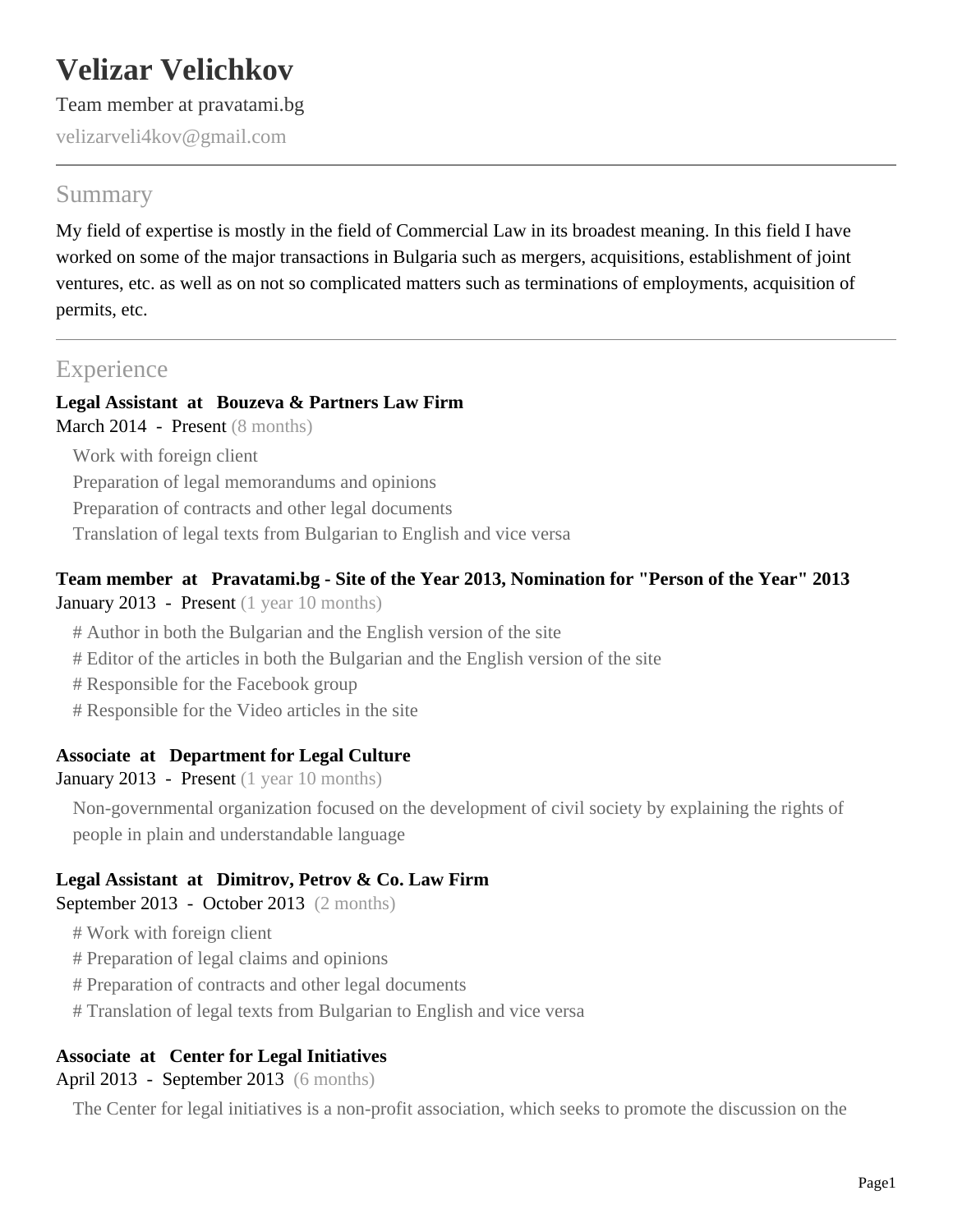current condition and development prospects of the Bulgarian legal system, to support research and education in the field of the fundamental and branch legal studies as well as to initiate discussions on the means of cooperation between rule of law and civil society. In order to achieve these goals the Center for legal initiatives carries out research programmes, organizes and participates in conferences and other forums on subjects, corresponding to the goals of the association, submits the results from the research work to the concerned national, regional and European authorities in accordance with the necessity of modernization of the legal system, develops close cooperation with similar organizations in the member states of the European Union for the purpose of carrying out joint projects as well as establishes adequate information base (library, database, information laboratory, etc.).

#### **Legal Assistant at Attorney at law Tsvetan Djiganski ("Pontifeks" law firm)**

May 2012 - September 2012 (5 months)

#### **Legal Assistant at Attorney at law Rumena Simeonova**

March 2011 - May 2012 (1 year 3 months)

# **Certifications**

**ILEC (International Legal English Certificate) - C1 pass** University of Cambridge License 0029564688 2011

#### **Certificate of command in German at level B1.2**

Languages school "New Standart" License 02594 October 2011

## Languages

| English          | (Full professional proficiency)   |
|------------------|-----------------------------------|
| <b>German</b>    | (Limited working proficiency)     |
| <b>Bulgarian</b> | (Native or bilingual proficiency) |

## Projects

**Legal Barometer** April 2013 to September 2013 Members:Velizar Velichkov

Legal Barometer is a civil initiative for monitoring, analysis and assessment of the condition and development of the legal system in Bulgaria. The Project is implemented by the Centre for Legal Initiatives. The team comprises lawyers experienced in the area of legislation and legal practice, university professors, PhD students and law students from Sofia University St. Kliment Ohridski.

#### **pravatami.bg**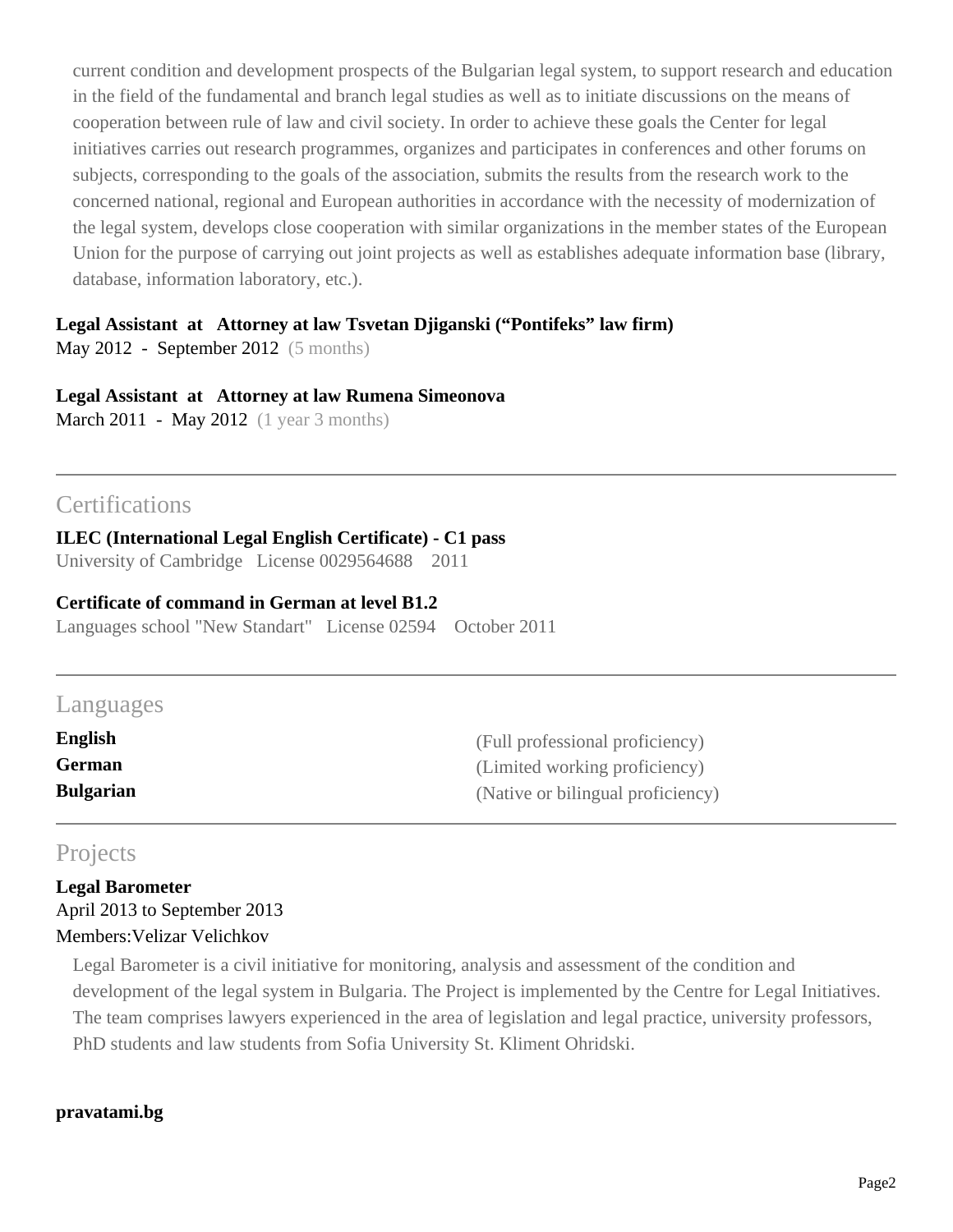#### January 2013 to Present Members:Velizar Velichkov

Description of the site:

"www.pravatami.bg: the decoded law" is the pilot project of the non-governmental organization Department for Legal Culture. In 2013 it won an award for best Bulgarian website in category : "Society. Cause. Event".

The main aim is to provide useful and practical legal information for its readers in an understandable way. We believe it will considerably contribute to greater legal culture in our society, which in turn will lead to its democratic development. The "Rights" are short articles that may be helpful before the occurrence of a problem as well as during its final stages of its solving.

## Publications

#### **All my publications**

#### Authors: Velizar Velichkov

- # My right to alimony
- # Foster families. What is this and how to apply?
- # Foster families evaluation, tuition and accommodation of a child.
- # Foster families. What will I get for being such?
- # My debtor is insolvent. What actions should I take?
- # My debtor is insolvent. What will I get?
- # My employer fines me. What are my rights?
- # My employer fines me. How much do I owe?
- # Full financial liability to my employer.
- # My right to protest

# Skills & Expertise

**Legal Research Litigation Corporate Law Commercial Litigation Critical Thinking Thinking Outside The Box International Law Public Speaking Publications International Commercial Law Project Initiation Initiation**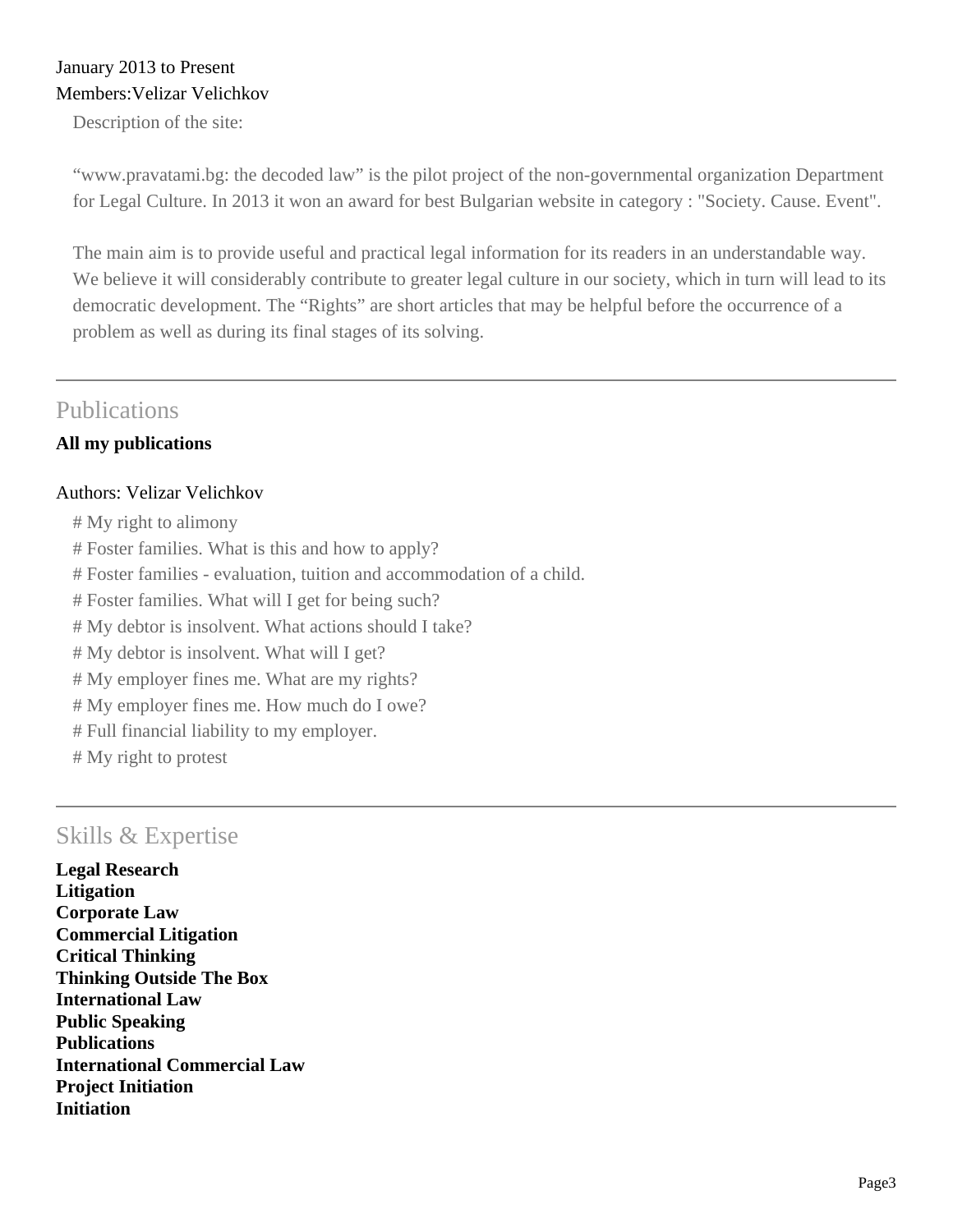| Originality             |  |
|-------------------------|--|
| <b>Legal Advice</b>     |  |
| <b>Creative Writing</b> |  |
| <b>Legal Writing</b>    |  |
| <b>Legal Work</b>       |  |
| <b>English</b>          |  |
| <b>Civil Litigation</b> |  |

# Education

#### **Sofia University St. Kliment Ohridski Master of Laws (LL.M.),**

Master's Degree, Judicature, Public Administration, 2008 - 2013 Activities and Societies: European Law Students Association (ELSA), Study Group on Civil and Commercial Law, Study Group on Constitutional Law

#### **High School of Mathematics and Science "Prof. Emanuil Ivanov"**

High School, Informatics and English, 2003 - 2008

#### **Interests**

Commercial Law and Contract Law, Legal English, Psychology, New Technologies, Marketing, Finance, Entrepreneurship, Investing, Leadership,

#### **Courses**

#### **Independent Coursework**

How to solve a private law case

Workshop on private data

#### Volunteer Experience

# **Associate at Department for Legal Culture**

January 2013 - Present (1 year 10 months)